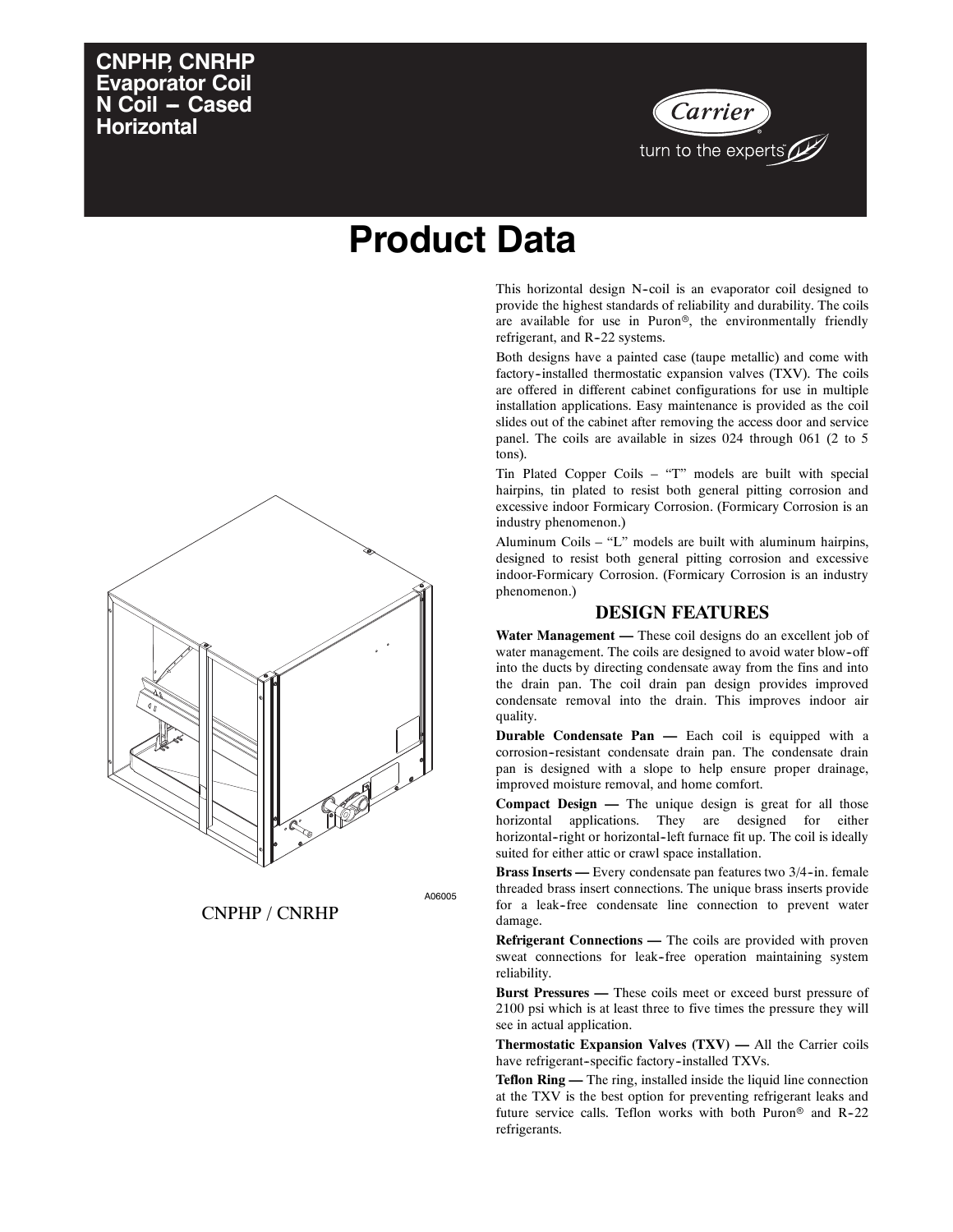#### **MODEL NUMBER NOMENCLATURE**









Use of the AHRI Certified TM Mark indicates a manufacturer's participation in the program For verification of certification for individual products, go to www.ahridirectory.org.

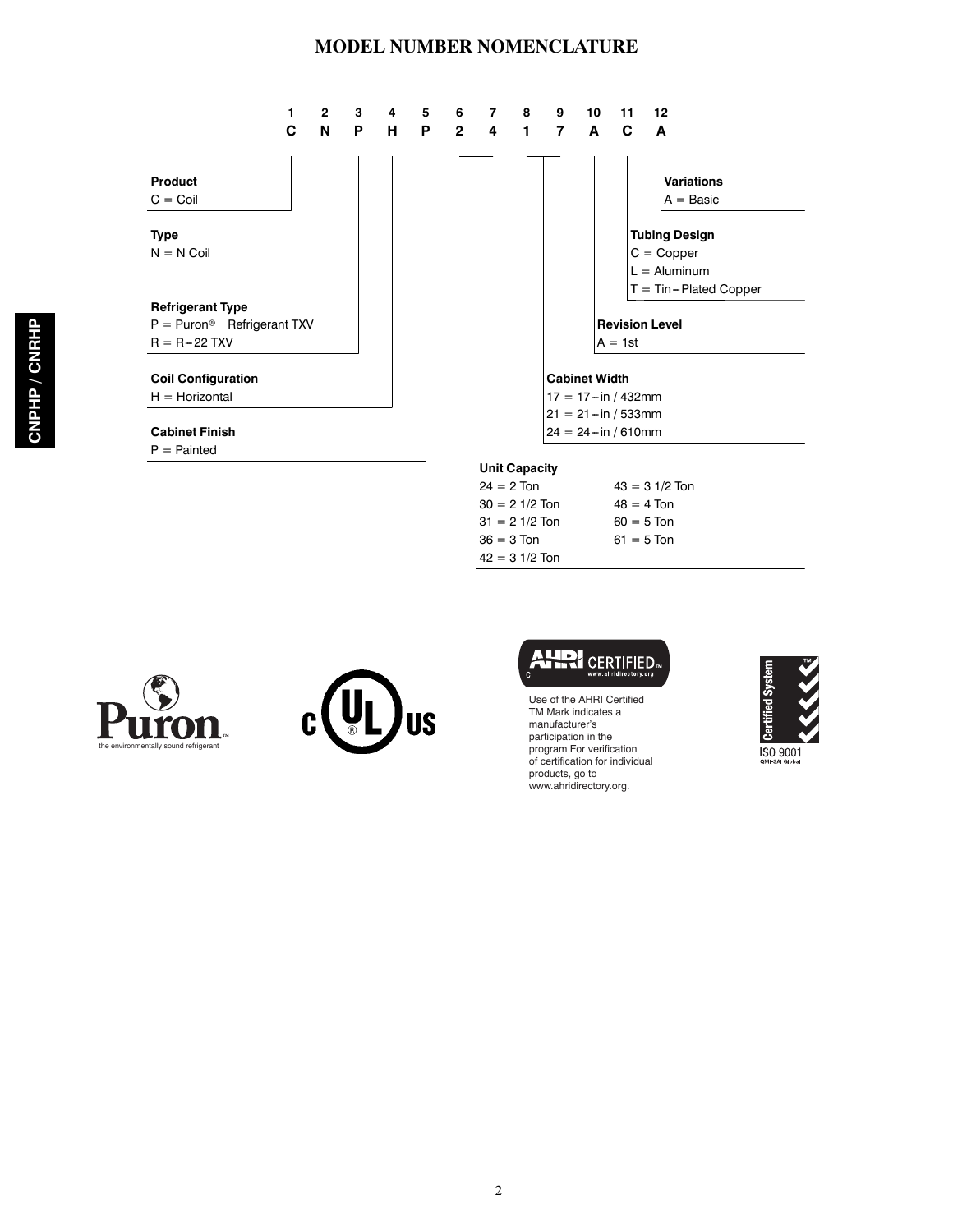## **DIMENSIONS**



# 끺 **Bay**  $\boxplus$   $\oslash$

 $-18$  7/8-

A05430

#### **DIMENSIONS**

|             |               |                     |                      |                      |                     |                     |                  | SHIPPING WT. LBS. (KG)                   |                                      |  |
|-------------|---------------|---------------------|----------------------|----------------------|---------------------|---------------------|------------------|------------------------------------------|--------------------------------------|--|
| CN(P,R)HP   | <b>SERIES</b> | A<br>in.<br>(mm)    | в<br>in.<br>(mm)     | C<br>in.<br>(mm)     | D<br>in.<br>(mm)    | Е<br>in.<br>(mm)    | F<br>in.<br>(mm) | Non-<br>Coated<br><b>Hairpins</b><br>(C) | Tin-Coated<br><b>Hairpins</b><br>(T) |  |
| 2417A(C,T)A | A             | $17 - 1/2$<br>(445) | 19<br>(483)          | $10 - 3/4$<br>(273)  | $9 - 5/16$<br>(237) | 16<br>(406)         | 5/8<br>(16)      | 39.5<br>(18)                             | 41.5<br>(19)                         |  |
| 3017A(C,T)A | A             | $17 - 1/2$<br>(445) | $22 - 1/16$<br>(560) | $10 - 5/16$<br>(262) | $8 - 7/16$<br>(214) | 16<br>(406)         | 3/4<br>(19)      | 50.0<br>(23)                             | 53.0<br>(24)                         |  |
| 3617A(C,T)A | A             | $17 - 1/2$<br>(445) | $22 - 1/16$<br>(560) | $10 - 5/16$<br>(262) | $8 - 7/16$<br>(214) | 16<br>(406)         | 3/4<br>(19)      | 49.5<br>(22)                             | 52.5<br>(24)                         |  |
| 4221A(C,T)A | Α             | 21<br>(533)         | $22 - 1/16$<br>(560) | $10 - 5/16$<br>(262) | $8 - 7/16$<br>(214) | $19 - 1/2$<br>(495) | 7/8<br>(22)      | 59.0<br>(27)                             | 62.0<br>(28)                         |  |
| 4821A(C,T)A | A             | 21<br>(533)         | $28 - 1/16$<br>(713) | $13 - 3/16$<br>(335) | $8 - 7/16$<br>(214) | $19 - 1/2$<br>(495) | 7/8<br>(22)      | 71.0<br>(32)                             | 73.5<br>(33)                         |  |
| 6024A(C,T)A | Α             | $24 - 1/2$<br>(622) | 29<br>(737)          | $14 - 1/8$<br>(359)  | $9 - 5/16$<br>(237) | 23<br>(584)         | 7/8<br>(22)      | 81.0<br>(37)                             | 84.0<br>(38)                         |  |
| 6124A(C,T)A | Α             | $24 - 1/2$<br>(622) | 29<br>(737)          | $14 - 1/8$<br>(359)  | $9 - 5/16$<br>(237) | 23<br>(584)         | 7/8<br>(22)      | 88<br>(194)                              | 91<br>(201)                          |  |

|              |               |                      |                     |                      |                      |                     |             | <b>SHIPPING WT. LBS. (KG)</b>              |                               |  |  |  |
|--------------|---------------|----------------------|---------------------|----------------------|----------------------|---------------------|-------------|--------------------------------------------|-------------------------------|--|--|--|
| <b>CNPHP</b> | <b>SERIES</b> | А<br>in.<br>(mm)     | в<br>in.<br>(mm)    | C<br>in.<br>(mm)     | D<br>in.<br>(mm)     | Е<br>in.<br>(mm)    | in.<br>(mm) | $Non-$<br>Coated<br><b>Hairpins</b><br>(C) | Tin-Coated<br><b>Hairpins</b> |  |  |  |
| 3117A(C,T)A  | в             | $17 - 9/16$<br>(446) | $27 - 1/2$<br>(699) | $12 - 7/16$<br>(316) | $7 - 13/16$<br>(198) | 16<br>(406)         | 3/4<br>(19) | 44.1<br>(20)                               | 50.7<br>(23)                  |  |  |  |
| 4321A(C,T)A  | в             | $21 - 1/16$<br>(535) | $30 - 1/8$<br>(765) | $21 - 1/16$<br>(386) | $10 - 1/2$<br>(267)  | $19 - 1/2$<br>(495) | 7/8<br>(22) | 59.1<br>(26.8)                             | 61.7<br>(28)                  |  |  |  |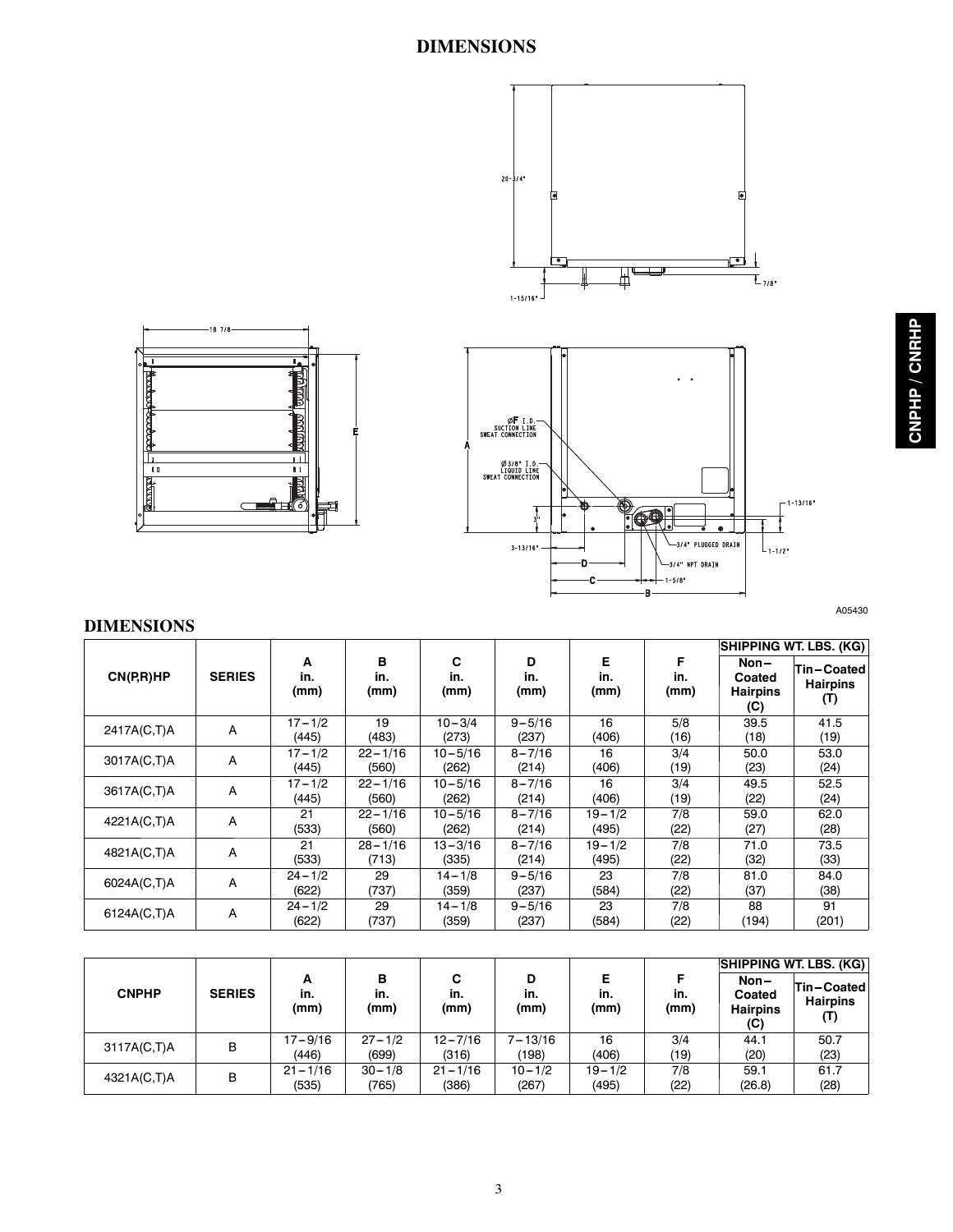#### **DIMENSIONS (cont.)**



A12030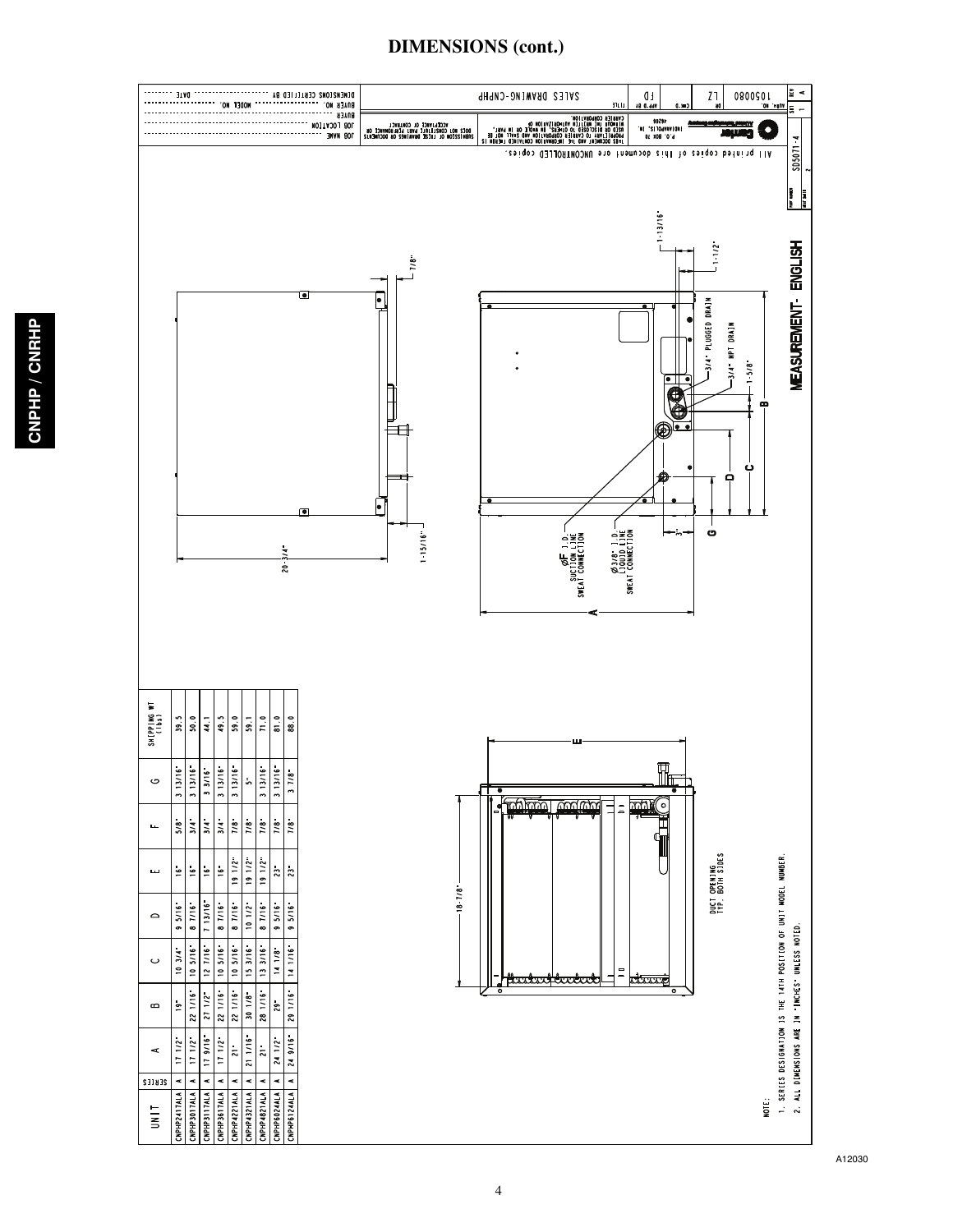

### **DIMENSIONS (cont.)**

CNPHP / CNRHP **CNPHP / CNRHP**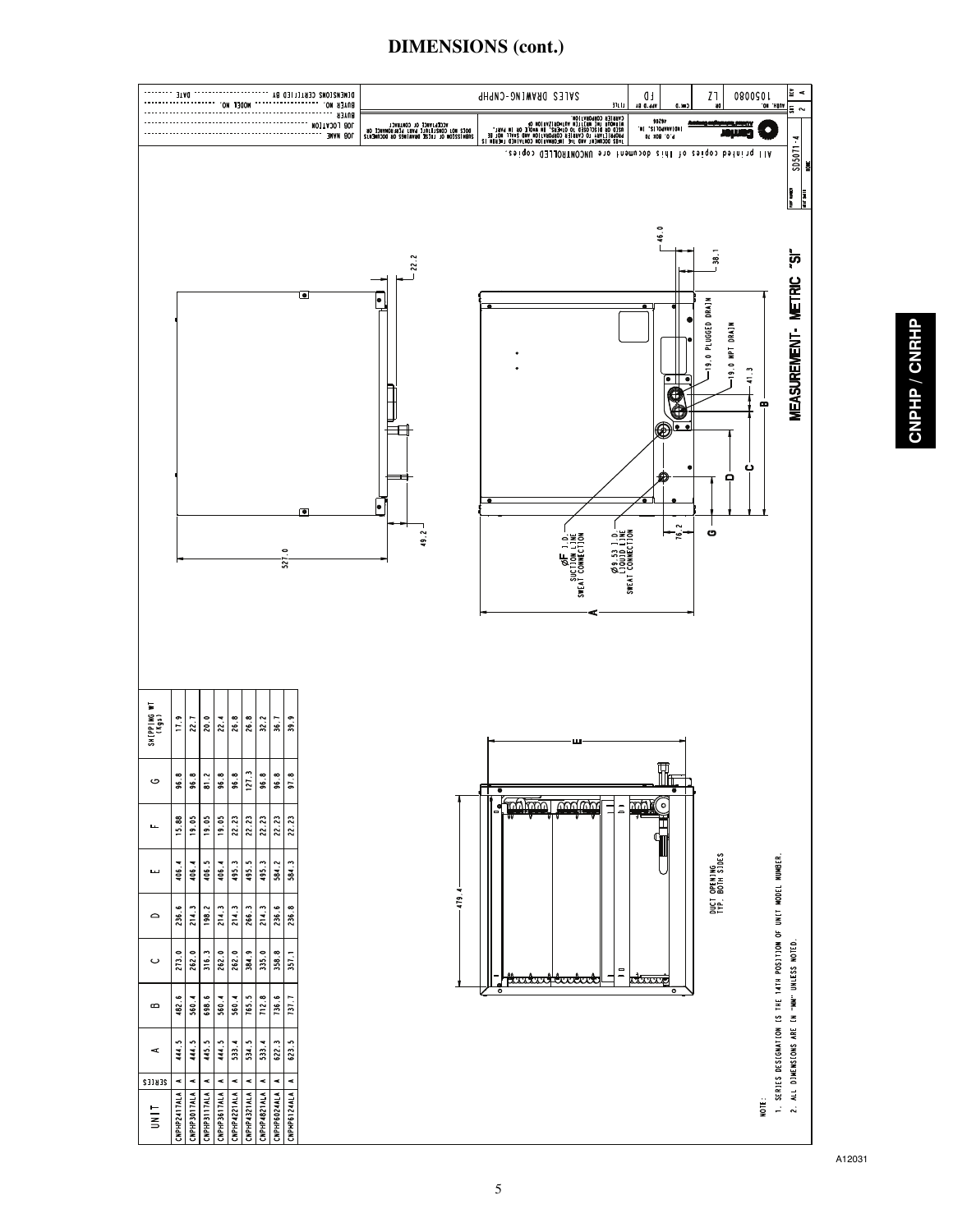#### **PERFORMANCE DATA**

#### **COOLING CAPACITIES (MBH) - PURON® REFRIGERANT**

| CNPH        |      | <b>INDOOR COIL</b> | <b>SATURATED TEMPERATURE LEAVING EVAPORATOR °F (°C)</b> |                |              |                |                |              |                |                |              |                |                |              |                |                |              |
|-------------|------|--------------------|---------------------------------------------------------|----------------|--------------|----------------|----------------|--------------|----------------|----------------|--------------|----------------|----------------|--------------|----------------|----------------|--------------|
| <b>UNIT</b> |      | <b>AIR</b>         |                                                         | $30(-1)$       |              |                | 35(2)          |              |                | 40(4)          |              |                | 45(7)          |              | 50(10)         |                |              |
| <b>SIZE</b> | CFM  | <b>EWB</b>         | тс                                                      | SHC            | <b>BF</b>    | тс             | <b>SHC</b>     | BF           | тс             | SHC            | BF           | тс             | SHC            | BF           | тс             | SHC            | <b>BF</b>    |
|             |      | 72(22)             | 39.00                                                   | 19.00          | 0.00         | 36.00          | 17.50          | 0.00         | 32.70          | 15.90          | 0.00         | 28.80          | 14.10          | 0.00         | 24.60          | 12.30          | 0.01         |
|             | 600  | 67(19)             | 32.80                                                   | 19.80          | 0.01         | 29.80          | 18.20          | 0.01         | 26.30          | 16.40          | 0.01         | 22.40          | 14.60          | 0.02         | 18.10          | 12.60          | 0.02         |
|             |      | 62(17)             | 27.20                                                   | 20.50          | 0.02         | 24.00          | 18.70          | 0.02         | 20.50          | 16.90          | 0.02         | 16.60          | 15.00          | 0.02         | 13.10          | 13.10          | 0.05         |
|             |      | 72(22)             | 47.10                                                   | 22.80          | 0.00         | 43.60          | 21.10          | 0.00         | 39.60          | 19.30          | 0.00         | 35.00          | 17.30          | 0.02         | 29.90          | 15.10          | 0.02         |
| 2417        | 800  | 67(19)             | 39.80                                                   | 24.20          | 0.03         | 36.10          | 22.30          | 0.03         | 32.00          | 20.30          | 0.03         | 27.30          | 18.10          | 0.03         | 22.00          | 15.90          | 0.03         |
|             |      | 62(17)             | 33.10                                                   | 25.40          | 0.03         | 29.30          | 23.40          | 0.03         | 25.10          | 21.20          | 0.03         | 20.50          | 19.00          | 0.04         | 16.70          | 16.70          | 0.09         |
|             |      | 72(22)             | 53.40                                                   | 25.90          | 0.00         | 49.50          | 24.20          | 0.00         | 45.10          | 22.10          | 0.02         | 40.00          | 19.90          | 0.03         | 34.10          | 17.50          | 0.04         |
|             | 1000 | 67(19)             | 45.30                                                   | 27.90          | 0.05         | 41.20          | 25.90          | 0.05         | 36.60          | 23.70          | 0.05         | 31.30          | 21.30          | 0.05         | 25.20          | 18.70          | 0.05         |
|             |      | 62(17)             | 37.80                                                   | 29.60          | 0.05         | 33.60          | 27.40          | 0.05         | 28.80          | 25.10          | 0.05         | 23.80          | 22.70          | 0.06         | 20.00          | 20.00          | 0.13         |
|             |      | 72(22)             | 48.00                                                   | 23.50          | 0.00         | 44.00          | 21.40          | 0.00         | 39.70          | 19.20          | 0.00         | 34.80          | 17.00          | 0.00         | 29.40          | 14.60          | 0.01         |
|             | 750  | 67(19)             | 40.30                                                   | 24.20          | 0.01         | 36.20          | 22.00          | 0.02         | 31.80          | 19.70          | 0.02         | 26.80          | 17.40          | 0.02         | 21.40          | 15.00          | 0.02         |
|             |      | 62(17)             | 33.20                                                   | 24.80          | 0.02         | 29.10          | 22.50          | 0.02         | 24.60          | 20.20          | 0.02         | 19.90          | 17.90          | 0.02         | 15.60          | 15.60          | 0.05         |
|             |      | 72(22)             | 58.70                                                   | 28.50          | 0.00         | 53.90          | 26.10          | 0.00         | 48.50          | 23.60          | 0.00         | 42.50          | 20.90          | 0.02         | 35.80          | 18.10          | 0.03         |
| 3017        | 1000 | 67(19)             | 49.40                                                   | 29.90          | 0.03         | 44.40          | 27.30          | 0.03         | 38.90          | 24.60          | 0.04         | 32.90          | 21.70          | 0.04         | 26.20          | 18.80          | 0.04         |
|             |      | 62(17)             | 40.80                                                   | 30.90          | 0.04         | 35.80          | 28.20          | 0.04         | 30.30          | 25.40          | 0.04         | 24.60          | 22.60          | 0.05         | 19.90          | 19.90          | 0.10         |
|             |      | 72(22)             | 67.40                                                   | 32.70          | 0.00         | 61.90          | 30.10          | 0.00         | 55.70          | 27.30          | 0.02         | 48.80          | 24.20          | 0.04         | 41.10          | 21.00          | 0.05         |
|             | 1250 | 67(19)             | 56.80                                                   | 34.70          | 0.05         | 51.20          | 31.80          | 0.06         | 44.90          | 28.70          | 0.06         | 37.80          | 25.50          | 0.06         | 30.10          | 22.20          | 0.06         |
|             |      | 62(17)<br>72(22)   | 47.10                                                   | 36.30          | 0.06         | 41.30          | 33.20<br>33.85 | 0.06         | 35.00          | 30.10<br>30.50 | 0.06         | 28.60          | 27.00          | 0.07         | 23.70<br>46.04 | 23.70<br>23.35 | 0.14<br>0.00 |
|             |      |                    | 74.50                                                   | 37.07          | 0.00         | 68.51          |                | 0.00         | 61.86          | 30.87          | 0.00         | 54.41          | 27.00<br>27.24 | 0.00         | 32.96          | 23.39          | 0.01         |
|             | 750  | 67(19)<br>62(17)   | 62.13<br>50.98                                          | 37.73<br>38.20 | 0.01<br>0.01 | 56.03<br>44.75 | 34.37<br>34.72 | 0.01<br>0.01 | 49.24<br>37.95 |                | 0.01<br>0.01 | 41.66<br>30.17 | 27.36          | 0.01<br>0.01 | 23.70          | 23.70          | 0.06         |
|             |      | 72(22)             | 92.35                                                   | 45.51          | 0.00         | 85.01          | 41.76          | 0.00         | 76.78          | 31.17<br>37.78 | 0.00         | 67.46          | 33.54          | 0.01         | 57.03          | 29.08          | 0.01         |
| 3117        | 1000 | 67(19)             | 77.15                                                   | 46.96          | 0.02         | 69.62          | 42.94          | 0.02         | 61.18          | 38.71          | 0.02         | 51.69          | 34.27          | 0.02         | 41.04          | 29.62          | 0.02         |
|             |      | 62(17)             | 63.39                                                   | 48.06          | 0.02         | 55.66          | 43.85          | 0.02         | 47.21          | 39.53          | 0.02         | 38.21          | 35.15          | 0.02         | 30.59          | 30.59          | 0.08         |
|             |      | 72(22)             | 107.37                                                  | 52.63          | 0.00         | 98.97          | 48.52          | 0.00         | 89.37          | 44.04          | 0.01         | 78.59          | 39.23          | 0.02         | 66.39          | 34.13          | 0.02         |
|             | 1250 | 67(19)             | 89.89                                                   | 54.97          | 0.03         | 81.19          | 50.47          | 0.03         | 71.37          | 45.67          | 0.03         | 60.28          | 40.57          | 0.03         | 47.77          | 35.20          | 0.03         |
|             |      | 62(17)             | 73.97                                                   | 56.83          | 0.03         | 64.99          | 52.05          | 0.03         | 55.22          | 47.14          | 0.03         | 44.93          | 42.16          | 0.04         | 36.94          | 36.94          | 0.11         |
|             |      | 72(22)             | 58.10                                                   | 28.30          | 0.00         | 53.40          | 25.90          | 0.00         | 48.00          | 23.30          | 0.00         | 42.10          | 20.60          | 0.01         | 35.50          | 17.80          | 0.02         |
|             | 900  | 67(19)             | 48.90                                                   | 29.50          | 0.02         | 44.00          | 26.90          | 0.03         | 38.50          | 24.20          | 0.03         | 32.50          | 21.30          | 0.03         | 25.90          | 18.40          | 0.03         |
|             |      | 62(17)             | 40.40                                                   | 30.40          | 0.03         | 35.40          | 27.70          | 0.03         | 29.90          | 24.90          | 0.03         | 24.20          | 22.10          | 0.04         | 19.40          | 19.40          | 0.08         |
|             |      | 72(22)             | 70.00                                                   | 33.90          | 0.00         | 64.30          | 31.20          | 0.00         | 57.80          | 28.30          | 0.02         | 50.70          | 25.10          | 0.04         | 42.70          | 21.80          | 0.05         |
| 3617        | 1200 | 67(19)             | 58.90                                                   | 35.90          | 0.05         | 53.10          | 32.90          | 0.05         | 46.50          | 29.70          | 0.05         | 39.30          | 26.40          | 0.06         | 31.20          | 22.90          | 0.06         |
|             |      | 62(17)             | 48.80                                                   | 37.50          | 0.06         | 42.80          | 34.30          | 0.06         | 36.30          | 31.00          | 0.06         | 29.60          | 27.80          | 0.06         | 24.40          | 24.40          | 0.13         |
|             |      | 72(22)             | 79.30                                                   | 38.60          | 0.00         | 72.90          | 35.60          | 0.02         | 65.70          | 32.30          | 0.05         | 57.50          | 28.80          | 0.06         | 48.50          | 25.10          | 0.07         |
|             | 1500 | 67(19)             | 67.00                                                   | 41.30          | 0.08         | 60.40          | 38.00          | 0.08         | 53.00          | 34.40          | 0.08         | 44.70          | 30.70          | 0.08         | 35.50          | 26.80          | 0.09         |
|             |      | 62(17)             | 55.70                                                   | 43.60          | 0.09         | 48.80          | 40.00          | 0.09         | 41.60          | 36.50          | 0.09         | 34.20          | 32.90          | 0.10         | 28.80          | 28.80          | 0.18         |
|             |      | 72(22)             | 74.40                                                   | 36.30          | 0.00         | 68.10          | 33.10          | 0.00         | 61.20          | 29.70          | 0.00         | 53.50          | 26.20          | 0.01         | 45.00          | 22.60          | 0.02         |
|             | 1050 | 67(19)             | 62.30                                                   | 37.60          | 0.02         | 56.00          | 34.20          | 0.03         | 48.90          | 30.60          | 0.03         | 41.20          | 27.00          | 0.03         | 32.80          | 23.30          | 0.03         |
|             |      | 62(17)             | 51.40                                                   | 38.60          | 0.03         | 44.90          | 35.00          | 0.03         | 37.90          | 31.40          | 0.03         | 30.60          | 27.80          | 0.04         | 24.40          | 24.40          | 0.08         |
|             |      | 72(22)             | 90.20                                                   | 43.80          | 0.00         | 82.60          | 40.10          | 0.00         | 74.10          | 36.20          | 0.01         | 64.70          | 32.00          | 0.04         | 54.40          | 27.60          | 0.05         |
| 4221        | 1400 | 67(19)             | 75.80                                                   | 46.00          | 0.05         | 68.00          | 42.00          | 0.05         | 59.40          | 37.70          | 0.06         | 50.00          | 33.40          | 0.06         | 39.60          | 28.90          | 0.06         |
|             |      | 62(17)<br>72(22)   | 62.60<br>103.00                                         | 47.70<br>50.00 | 0.06<br>0.00 | 54.70<br>94.30 | 43.50<br>46.00 | 0.06<br>0.00 | 46.20<br>84.60 | 39.20<br>41.50 | 0.06<br>0.05 | 37.50<br>73.90 | 35.00<br>36.80 | 0.07<br>0.06 | 30.70<br>62.00 | 30.70<br>32.00 | 0.13<br>0.07 |
|             |      | 67(19)             | 86.70                                                   | 53.10          | 0.08         | 77.80          | 48.60          | 0.08         | 68.00          | 43.90          | 0.08         | 57.10          | 39.00          | 0.08         | 45.20          | 33.90          | 0.09         |
|             | 1750 | 62(17)             | 71.70                                                   | 55.70          | 0.09         | 62.70          | 50.90          | 0.09         | 53.10          | 46.20          | 0.09         | 43.40          | 41.50          | 0.10         | 36.30          | 36.30          | 0.18         |
|             |      | 72(22)             | 96.72                                                   | 47.64          | 0.00         | 89.31          | 43.85          | 0.00         | 80.91          | 39.78          | 0.00         | 71.39          | 35.44          | 0.00         | 60.74          | 30.89          | 0.01         |
|             | 1050 | 67(19)             | 80.93                                                   | 49.26          | 0.01         | 73.30          | 45.20          | 0.01         | 64.67          | 40.88          | 0.01         | 54.97          | 36.34          | 0.01         | 43.99          | 31.53          | 0.01         |
|             |      | 62(17)             | 66.64                                                   | 50.56          | 0.01         | 58.77          | 46.28          | 0.01         | 50.10          | 41.84          | 0.01         | 40.70          | 37.29          | 0.02         | 32.63          | 32.63          | 0.07         |
|             |      | 72(22)             | 117.07                                                  | 57.30          | 0.00         | 108.20         | 53.03          | 0.00         | 98.03          | 48.31          | 0.01         | 86.74          | 43.33          | 0.02         | 73.81          | 37.96          | 0.02         |
| 4321        | 1400 | 67(19)             | 98.18                                                   | 60.23          | 0.03         | 89.03          | 55.55          | 0.03         | 78.69          | 50.55          | 0.03         | 66.93          | 45.19          | 0.03         | 53.54          | 39.46          | 0.03         |
|             |      | 62(17)             | 81.03                                                   | 62.70          | 0.03         | 71.60          | 57.72          | 0.03         | 61.25          | 52.56          | 0.03         | 50.15          | 47.21          | 0.03         | 41.46          | 41.46          | 0.11         |
|             |      | 72(22)             | 133.38                                                  | 65.28          | 0.00         | 123.30         | 60.58          | 0.02         | 111.98         | 55.48          | 0.03         | 99.21          | 50.01          | 0.04         | 84.49          | 44.04          | 0.04         |
|             | 1750 | 67(19)             | 112.09                                                  | 69.50          | 0.04         | 101.79         | 64.41          | 0.05         | 90.14          | 58.95          | 0.05         | 76.76          | 52.99          | 0.05         | 61.46          | 46.55          | 0.05         |
|             |      | 62(17)             | 92.72                                                   | 73.26          | 0.05         | 82.16          | 67.85          | 0.05         | 70.58          | 62.18          | 0.05         | 58.38          | 56.24          | 0.06         | 49.33          | 49.33          | 0.15         |
|             |      | 72(22)             | 79.30                                                   | 38.70          | 0.00         | 72.90          | 35.40          | 0.00         | 65.70          | 31.90          | 0.00         | 57.70          | 28.20          | 0.00         | 48.80          | 24.40          | 0.01         |
|             | 1200 | 67(19)             | 66.60                                                   | 40.20          | 0.02         | 60.00          | 36.60          | 0.02         | 52.70          | 32.90          | 0.02         | 44.60          | 29.10          | 0.02         | 35.70          | 25.10          | 0.03         |
|             |      | 62(17)             | 55.00                                                   | 41.30          | 0.03         | 48.30          | 37.60          | 0.03         | 40.90          | 33.80          | 0.03         | 33.10          | 30.00          | 0.03         | 26.30          | 26.30          | 0.07         |
|             |      | 72(22)             | 96.00                                                   | 46.60          | 0.00         | 88.30          | 42.90          | 0.00         | 79.60          | 38.90          | 0.00         | 69.90          | 34.50          | 0.03         | 59.10          | 30.00          | 0.04         |
| 4821        | 1600 | 67(19)             | 80.90                                                   | 49.20          | 0.04         | 72.90          | 45.00          | 0.04         | 64.10          | 40.70          | 0.05         | 54.20          | 36.10          | 0.05         | 43.30          | 31.40          | 0.05         |
|             |      | 62(17)             | 67.00                                                   | 51.20          | 0.05         | 58.80          | 46.80          | 0.05         | 49.90          | 42.30          | 0.05         | 40.70          | 37.90          | 0.05         | 33.30          | 33.30          | 0.11         |
|             |      | 72(22)             | 109.40                                                  | 53.10          | 0.00         | 100.70         | 49.10          | 0.00         | 90.90          | 44.60          | 0.03         | 79.90          | 39.80          | 0.05         | 67.50          | 34.70          | 0.06         |
|             | 2000 | 67(19)             | 92.40                                                   | 56.70          | 0.06         | 83.40          | 52.20          | 0.07         | 73.30          | 47.40          | 0.07         | 62.00          | 42.20          | 0.07         | 49.50          | 36.90          | 0.07         |
|             |      | 62(17)             | 76.70                                                   | 59.70          | 0.07         | 67.50          | 54.90          | 0.08         | 57.40          | 49.90          | 0.08         | 47.20          | 44.90          | 0.08         | 39.50          | 39.50          | 0.16         |

See NOTES next page.

Legend:<br> **CFM** – Cubic Ft. per Minute

**EWB** -- Entering Wet Bulb LWB -- Leaving Wet Bulb **TC** -- Gross Cooling Capacity 1000 Btuh **BF** -- Bypass Factor **MBH** -- 1000 Btuh **SHC** -- Gross Sensible Capacity 1000 Btuh **BF** -- Bypass Factor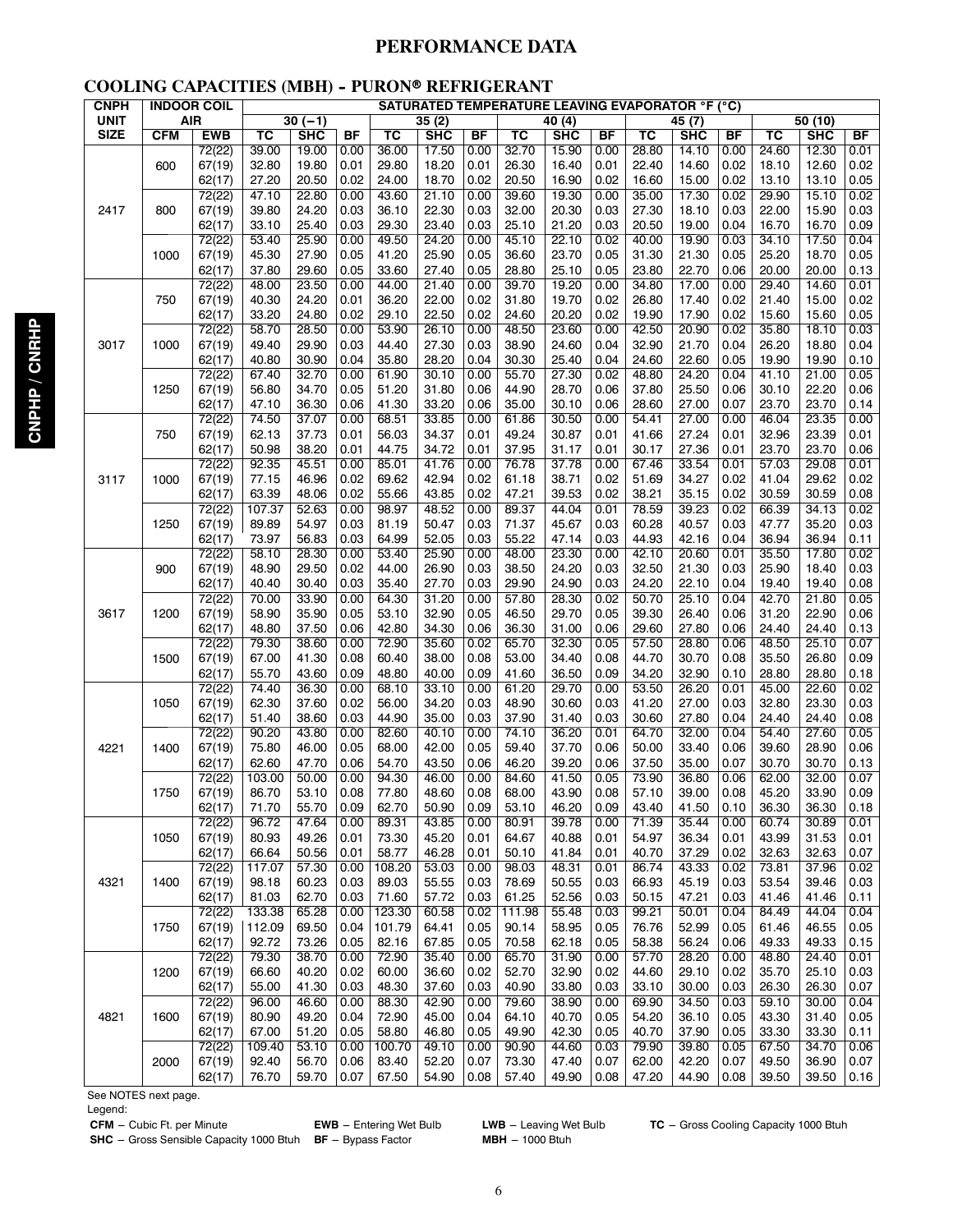#### **PERFORMANCE DATA (cont.)**

#### **COOLING CAPACITIES (MBH) - PURON® REFRIGERANT**

| <b>CNPH</b> | <b>INDOOR</b> |                 |        |            |      |        |            |      | SATURATED TEMPERATURE LEAVING EVAPORATOR °F (°C) |            |           |        |            |           |        |            |           |
|-------------|---------------|-----------------|--------|------------|------|--------|------------|------|--------------------------------------------------|------------|-----------|--------|------------|-----------|--------|------------|-----------|
| <b>UNIT</b> |               | <b>COIL AIR</b> |        | $30(-1)$   |      |        | 35(2)      |      |                                                  | 40 (4)     |           | 45 (7) |            |           |        | 50 (10)    |           |
| <b>SIZE</b> | <b>CFM</b>    | <b>EWB</b>      | ТC     | <b>SHC</b> | BF   | ТC     | <b>SHC</b> | ΒF   | ТC                                               | <b>SHC</b> | <b>BF</b> | ТC     | <b>SHC</b> | <b>BF</b> | ТC     | <b>SHC</b> | <b>BF</b> |
|             |               | 72(22)          | 103.20 | 50.40      | 0.00 | 94.40  | 45.90      | 0.00 | 84.80                                            | 41.10      | 0.00      | 74.10  | 36.30      | 0.00      | 62.40  | 31.20      | 0.02      |
|             | 1600          | 67(19)          | 86.40  | 52.10      | 0.02 | 77.50  | 47.20      | 0.02 | 67.80                                            | 42.30      | 0.02      | 57.10  | 37.20      | 0.03      | 45.40  | 32.10      | 0.03      |
|             |               | 62(17)          | 71.20  | 53.30      | 0.03 | 62.20  | 48.30      | 0.03 | 52.40                                            | 43.30      | 0.03      | 42.30  | 38.30      | 0.03      | 33.50  | 33.50      | 0.07      |
|             |               | 72(22)          | 120.70 | 58.70      | 0.00 | 110.40 | 53.60      | 0.00 | 99.00                                            | 48.20      | 0.00      | 86.40  | 42.50      | 0.02      | 72.60  | 36.70      | 0.03      |
| 6024        | 2000          | 67(19)          | 101.20 | 61.30      | 0.03 | 90.70  | 55.70      | 0.04 | 79.20                                            | 50.00      | 0.04      | 66.60  | 44.10      | 0.04      | 52.80  | 38.10      | 0.05      |
|             |               | 62(17)          | 83.40  | 63.20      | 0.05 | 72.80  | 57.40      | 0.05 | 61.40                                            | 51.60      | 0.05      | 49.70  | 46.00      | 0.05      | 40.30  | 40.30      | 0.11      |
|             | 2400          | 72(22)          | 135.60 | 65.80      | 0.00 | 124.10 | 60.30      | 0.00 | 111.20                                           | 54.40      | 0.01      | 97.00  | 48.00      | 0.04      | 81.30  | 41.50      | 0.05      |
|             |               | 67(19)          | 113.90 | 69.30      | 0.05 | 102.10 | 63.20      | 0.06 | 89.10                                            | 56.90      | 0.06      | 74.80  | 50.30      | 0.06      | 59.20  | 43.60      | 0.06      |
|             |               | 62(17)          | 94.10  | 72.10      | 0.06 | 82.10  | 65.70      | 0.06 | 69.30                                            | 59.30      | 0.06      | 56.40  | 53.00      | 0.07      | 46.50  | 46.50      | 0.14      |
|             |               | 72(22)          | 142.31 | 69.71      | 0.00 | 131.14 | 64.12      | 0.00 | 118.67                                           | 58.20      | 0.00      | 104.55 | 51.83      | 0.01      | 88.62  | 45.08      | 0.02      |
|             | 1600          | 67(19)          | 119.05 | 72.45      | 0.02 | 107.63 | 66.45      | 0.02 | 94.79                                            | 60.09      | 0.02      | 80.30  | 53.36      | 0.02      | 63.94  | 46.26      | 0.02      |
|             |               | 62(17)          | 97.96  | 74.63      | 0.03 | 86.21  | 68.29      | 0.02 | 73.29                                            | 61.74      | 0.02      | 59.53  | 55.08      | 0.03      | 48.11  | 48.11      | 0.09      |
| 6124        |               | 72(22)          | 164.20 | 80.16      | 0.00 | 151.58 | 74.13      | 0.00 | 137.25                                           | 67.52      | 0.02      | 121.04 | 60.38      | 0.03      | 102.61 | 52.74      | 0.03      |
|             | 2000          | 67(19)          | 137.68 | 84.38      | 0.04 | 124.66 | 77.75      | 0.04 | 109.89                                           | 70.63      | 0.04      | 93.13  | 63.00      | 0.04      | 74.14  | 54.89      | 0.04      |
|             |               | 62(17)          | 113.54 | 87.89      | 0.04 | 100.05 | 80.79      | 0.04 | 85.34                                            | 73.48      | 0.04      | 69.79  | 65.96      | 0.05      | 57.86  | 57.86      | 0.12      |
|             |               | 72(22)          | 182.47 | 89.12      | 0.00 | 168.62 | 82.68      | 0.02 | 152.91                                           | 75.56      | 0.04      | 134.97 | 67.83      | 0.04      | 114.48 | 59.50      | 0.05      |
|             | 2400          | 67(19)          | 153.40 | 94.82      | 0.05 | 139.05 | 87.71      | 0.05 | 122.70                                           | 80.00      | 0.05      | 104.07 | 71.67      | 0.06      | 82.87  | 62.74      | 0.06      |
|             |               | 62(17)          | 126.74 | 99.73      | 0.06 | 111.87 | 92.08      | 0.06 | 95.76                                            | 84.19      | 0.06      | 78.98  | 76.01      | 0.07      | 66.58  | 66.58      | 0.16      |

Legend:

**CFM** -- Cubic Ft. per Minute **EWB** --- ENDIT CHERGING **LWB** --- Leaving Wet Bulb **TC** -- Gross Cooling Capacity 1000 Btuh

#### **NOTES**:

- 1. Contact manufacturer for cooling capacities at conditions other than shown in table.
- 2. Formulas:

Leaving  $db =$  entering  $db -$  sensible heat cap. 1.09 x CFM

Leaving wb = wb corresponding to enthalpy of air leaving coil  $(h_{LWB})$ 

 $h_{LWB} = h_{EWB} - \frac{\text{total capacity (Btuh)}}{4.5 \text{ x CFM}}$ 

Where  $h_{EWB}$  = enthalpy of air entering coil

- 3. SHC is based on 80°F (27°C) db temperature of air entering the evaporator coil. Below 80°F (27°C) db, subtract (Correction Factor x CFM) from SHC. Above 80°F (27°C) db, add (Correction Factor x CFM) to SHC.
- 4. Direct interpolation is permissible. Do not extrapolate.
- 5. Fan motor heat has not been deducted.
- 6. All data points are based on  $10^{\circ}F$  (-12 $^{\circ}C$ ) superheat leaving coil and use of thermostatic expansion valve (TXV) device.
- 7. All units have sweat suction-tube connection and a liquid-tube connection. For  $1-1/8$ -in. system suction tube,  $3/4 \times 1-1/8$ -in. suction tube connection adapter is available as accessory.
- 8. The CNPHP coils can be used in any properly designed system using Puron<sup>®</sup> refrigerant.
- 9. The CNRHP coils can be used in any properly designed system using R-22 refrigerant.
- 10. Before using maximum cfm shown in table, check coil static pressure drop to ensure system blower can provide necessary static pressure needed for coil and duct systems.
- 11. Bypass Factor = 0 indicates no psychometric solution. Use bypass factor of next lower EWB for approximation.

|                      |                          | <b>ENTERING AIR DRY BULB TEMPERATURE °F (°C)</b> |         |         |         |                         |  |  |  |  |  |  |  |  |  |
|----------------------|--------------------------|--------------------------------------------------|---------|---------|---------|-------------------------|--|--|--|--|--|--|--|--|--|
| <b>BYPASS FACTOR</b> | 79 (26)                  | 78 (26)                                          | 77 (25) | 76 (24) | 75 (24) | Under 75 (24)           |  |  |  |  |  |  |  |  |  |
|                      | 81 (27)                  | 82 (28)                                          | 83 (28) | 84 (29) | 84 (29) | Above 85 (29)           |  |  |  |  |  |  |  |  |  |
|                      | <b>Correction Factor</b> |                                                  |         |         |         |                         |  |  |  |  |  |  |  |  |  |
| 0.10                 | 0.98                     | ' .96                                            | 2.94    | 3.92    | 4.91    |                         |  |  |  |  |  |  |  |  |  |
| 0.20                 | 0.87                     | 1.74                                             | 2.62    | 3.49    | 4.36    | Use formula shown below |  |  |  |  |  |  |  |  |  |
| 0.30                 | 0.76                     | .53                                              | 2.29    | 3.05    | 3.82    |                         |  |  |  |  |  |  |  |  |  |

Interpolation is permissible.

Correction Factor =  $1.09 \times (1 - BF) \times (db - 80)$ 

**SHC** -- Gross Sensible Capacity 1000 Btuh **BF** -- Bypass Factor **MBH** -- 1000 Btuh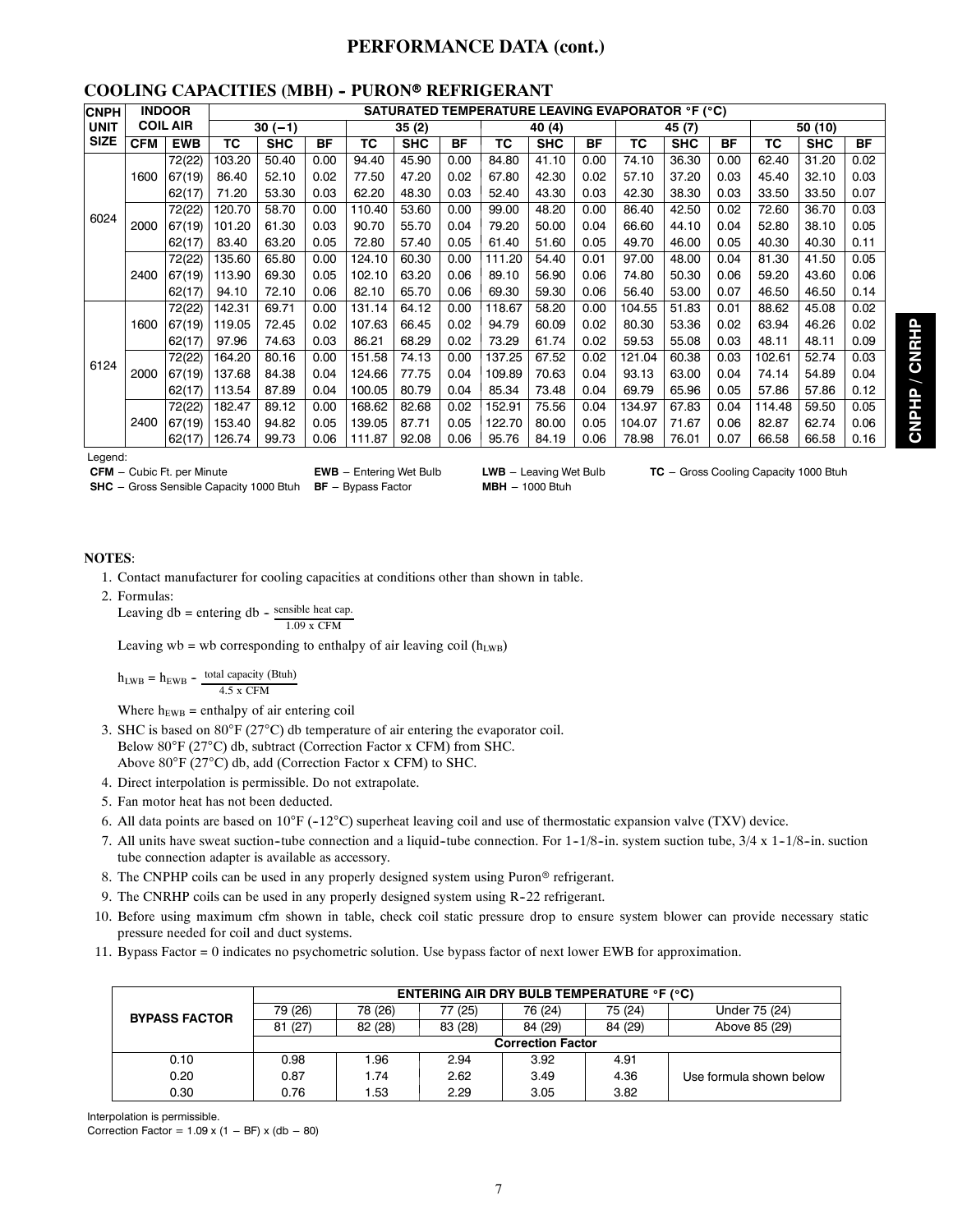# **PERFORMANCE DATA (cont.)**

# **COOLING CAPACITIES (MBH) - R-22 REFRIGERANT**

| <b>CNRH</b> | <b>INDOOR COIL</b> |            | $\sim$<br><b>SATURATED TEMPERATURE LEAVING EVAPORATOR °F (°C)</b> |            |           |        |            |           |              |            |           |              |            |      |              |            |           |
|-------------|--------------------|------------|-------------------------------------------------------------------|------------|-----------|--------|------------|-----------|--------------|------------|-----------|--------------|------------|------|--------------|------------|-----------|
| UNIT        | AIR                |            |                                                                   | $30(-1)$   |           |        | 35(2)      |           |              | 40 (4)     |           |              | 45 (7)     |      | 50 (10)      |            |           |
| <b>SIZE</b> | <b>CFM</b>         | <b>EWB</b> | TC                                                                | <b>SHC</b> | <b>BF</b> | TC     | <b>SHC</b> | <b>BF</b> | <b>TC</b>    | <b>SHC</b> | <b>BF</b> | TC           | <b>SHC</b> | ΒF   | <b>TC</b>    | <b>SHC</b> | <b>BF</b> |
|             |                    | 72(22)     | 34.60                                                             | 16.80      | 0.00      | 32.30  | 15.70      | 0.00      | 29.60        | 14.60      | 0.00      | 26.50        | 13.20      | 0.00 | 22.90        | 11.80      | 0.01      |
|             | 600                | 67(19)     | 29.40                                                             | 18.30      | 0.01      | 27.00  | 17.10      | 0.01      | 24.20        | 15.70      | 0.01      | 20.90        | 14.30      | 0.01 | 17.10        | 12.60      | 0.02      |
|             |                    | 62(17)     | 24.70                                                             | 19.50      | 0.02      | 22.20  | 18.30      | 0.02      | 19.30        | 16.80      | 0.02      | 16.00        | 15.30      | 0.02 | 13.40        | 13.40      | 0.10      |
|             |                    | 72(22)     | 39.50                                                             | 19.40      | 0.01      | 37.10  | 18.40      | 0.01      | 34.20        | 17.10      | 0.02      | 30.70        | 15.70      | 0.02 | 26.60        | 14.10      | 0.02      |
| 2417        | 800                | 67(19)     | 33.90                                                             | 21.60      | 0.03      | 31.20  | 20.40      | 0.03      | 28.00        | 19.00      | 0.03      | 24.30        | 17.40      | 0.03 | 20.10        | 15.60      | 0.03      |
|             |                    | 62(17)     | 28.60                                                             | 23.70      | 0.03      | 25.80  | 22.30      | 0.03      | 22.60        | 20.80      | 0.04      | 19.30        | 19.10      | 0.05 | 16.80        | 16.80      | 0.16      |
|             |                    | 72(22)     | 43.20                                                             | 21.50      | 0.03      | 40.60  | 20.50      | 0.04      | 37.50        | 19.20      | 0.04      | 33.80        | 17.70      | 0.04 | 29.30        | 16.00      | 0.04      |
|             | 1000               | 67(19)     | 37.10                                                             | 24.50      | 0.05      | 34.30  | 23.20      | 0.05      | 30.90        | 21.80      | 0.05      | 26.80        | 20.10      | 0.05 | 22.20        | 18.20      | 0.05      |
|             |                    | 62(17)     | 31.50                                                             | 27.30      | 0.05      | 28.60  | 25.90      | 0.05      | 25.30        | 24.30      | 0.06      | 22.30        | 22.30      | 0.11 | 19.60        | 19.60      | 0.21      |
|             |                    | 72(22)     | 45.90                                                             | 22.30      | 0.00      | 42.50  | 20.60      | 0.00      | 38.60        | 18.80      | 0.00      | 34.10        | 16.80      | 0.01 | 28.60        | 14.60      | 0.01      |
|             | 750                | 67(19)     | 38.90                                                             | 23.70      | 0.02      | 35.30  | 21.90      | 0.02      | 31.00        | 19.80      | 0.02      | 26.00        | 17.50      | 0.02 | 20.30        | 15.10      | 0.02      |
|             |                    | 62(17)     | 32.30                                                             | 24.80      | 0.02      | 28.30  | 22.80      | 0.02      | 24.00        | 20.60      | 0.02      | 19.30        | 18.30      | 0.03 | 15.90        | 15.90      | 0.12      |
|             |                    | 72(22)     | 53.80                                                             | 26.20      | 0.00      | 49.90  | 24.40      | 0.01      | 45.40        | 22.40      | 0.02      | 40.30        | 20.20      | 0.03 | 34.30        | 17.80      | 0.03      |
| 3017        | 1000               | 67(19)     | 45.70                                                             | 28.40      | 0.03      | 41.60  | 26.40      | 0.04      | 37.00        | 24.20      | 0.04      | 31.20        | 21.70      | 0.04 | 24.40        | 18.80      | 0.04      |
|             |                    | 62(17)     | 38.30                                                             | 30.40      | 0.04      | 34.00  | 28.20      | 0.04      | 29.00        | 25.80      | 0.04      | 23.80        | 23.20      | 0.06 | 20.00        | 20.00      | 0.16      |
|             |                    | 72(22)     | 59.80                                                             | 29.30      | 0.03      | 55.50  | 27.40      | 0.04      | 50.60        | 25.30      | 0.04      | 44.80        | 22.90      | 0.05 | 38.40        | 20.40      | 0.05      |
|             | 1250               | 67(19)     | 50.90                                                             | 32.30      | 0.06      | 46.40  | 30.20      | 0.06      | 41.30        | 27.80      | 0.06      | 35.40        | 25.30      | 0.06 | 27.90        | 22.20      | 0.06      |
|             |                    | 62(17)     | 42.70                                                             | 35.10      | 0.06      | 38.30  | 32.90      | 0.06      | 33.10        | 30.30      | 0.07      | 27.70        | 27.50      | 0.09 | 23.70        | 23.70      | 0.21      |
|             |                    | 72(22)     | 53.50                                                             | 26.00      | 0.00      | 49.50  | 24.10      | 0.00      | 45.10        | 22.10      | 0.01      | 40.00        | 19.90      | 0.02 | 33.80        | 17.40      | 0.02      |
|             | 900                | 67(19)     | 45.40                                                             | 27.90      | 0.03      | 41.30  | 25.90      | 0.03      | 36.60        | 23.70      | 0.03      | 30.70        | 21.10      | 0.03 | 24.00        | 18.30      | 0.03      |
|             |                    | 62(17)     | 37.90                                                             | 29.70      | 0.03      | 33.50  | 27.40      | 0.03      | 28.50        | 24.90      | 0.03      | 23.20        | 22.30      | 0.05 | 19.30        | 19.30      | 0.15      |
|             |                    | 72(22)     | 61.60                                                             | 30.10      | 0.02      | 57.20  | 28.20      | 0.03      | 52.10        | 26.00      | 0.04      | 46.20        | 23.50      | 0.04 | 39.60        | 20.90      | 0.05      |
| 3617        | 1200               | 67(19)     | 52.40                                                             | 33.10      | 0.05      | 47.80  | 30.90      | 0.05      | 42.50        | 28.50      | 0.05      | 36.30        | 25.80      | 0.06 | 28.60        | 22.60      | 0.06      |
|             |                    | 62(17)     | 44.00                                                             | 35.90      | 0.06      | 39.40  | 33.60      | 0.06      | 34.00        | 30.90      | 0.06      | 28.30        | 28.00      | 0.08 | 24.10        | 24.10      | 0.20      |
|             |                    | 72(22)     | 67.50                                                             | 33.40      | 0.06      | 62.90  | 31.40      | 0.06      | 57.40        | 29.10      | 0.07      | 50.80        | 26.50      | 0.07 | 43.60        | 23.70      | 0.08      |
|             | 1500               | 67(19)     | 57.70                                                             | 37.40      | 0.08      | 52.70  | 35.10      | 0.08      | 46.90        | 32.60      | 0.08      | 40.30        | 29.80      | 0.08 | 32.20        | 26.50      | 0.09      |
|             |                    | 62(17)     | 48.60                                                             | 41.20      | 0.08      | 43.70  | 38.80      | 0.09      | 38.30        | 36.10      | 0.09      | 32.90        | 32.90      | 0.13 | 28.30        | 28.30      | 0.25      |
|             |                    | 72(22)     | 67.70                                                             | 32.90      | 0.00      | 62.50  | 30.40      | 0.00      | 56.50        | 27.60      | 0.00      | 49.70        | 24.70      | 0.02 | 42.30        | 21.60      | 0.02      |
|             | 1050               | 67(19)     | 57.10                                                             | 35.00      | 0.03      | 51.70  | 32.20      | 0.03      | 45.60        | 29.30      | 0.03      | 38.80        | 26.20      | 0.03 | 30.30        | 22.60      | 0.03      |
|             |                    | 62(17)     | 47.40                                                             | 36.80      | 0.03      | 41.90  | 33.90      | 0.03      | 35.70        | 30.80      | 0.03      | 28.90        | 27.50      | 0.04 | 23.80        | 23.80      | 0.13      |
|             |                    | 72(22)     | 79.00                                                             | 38.50      | 0.00      | 73.10  | 35.80      | 0.02      | 66.20        | 32.80      | 0.04      | 58.30        | 29.40      | 0.04 | 49.30        | 25.90      | 0.05      |
| 4221        | 1400               | 67(19)     | 66.90                                                             | 41.80      | 0.05      | 60.70  | 38.70      | 0.05      | 53.50        | 35.40      | 0.06      | 45.50        | 31.90      | 0.06 | 36.30        | 28.10      | 0.06      |
|             |                    | 62(17)     | 55.70                                                             | 44.70      | 0.06      | 49.40  | 41.50      | 0.06      | 42.60        | 38.10      | 0.06      | 35.40        | 34.50      | 0.08 | 29.90        | 29.90      | 0.18      |
|             |                    | 72(22)     | 87.40                                                             | 42.90      | 0.04      | 81.00  | 40.10      | 0.06      | 73.60        | 37.00      | 0.07      | 64.90        | 33.40      | 0.07 | 54.80        | 29.50      | 0.08      |
|             | 1750               | 67(19)     | 74.30                                                             | 47.40      | 0.08      | 67.60  | 44.20      | 0.08      | 59.70        | 40.60      | 0.08      | 50.60        | 36.70      | 0.08 | 40.90        | 32.80      | 0.09      |
|             |                    | 62(17)     | 62.20                                                             | 51.40      | 0.09      | 55.30  | 48.10      | 0.09      | 47.90        | 44.50      | 0.09      | 40.70        | 40.70      | 0.11 | 35.20        | 35.20      | 0.23      |
|             |                    | 72(22)     | 72.40                                                             | 35.20      | 0.00      | 67.30  | 32.70      | 0.00      | 61.20        | 30.00      | 0.00      | 54.20        | 27.00      | 0.01 | 46.30        | 23.70      | 0.02      |
|             | 1200               | 67(19)     | 61.40                                                             | 37.70      | 0.02      | 55.90  | 35.00      | 0.02      | 49.50        | 32.00      | 0.02      | 42.40        | 28.80      | 0.02 | 34.10        | 25.20      | 0.03      |
|             |                    | 62(17)     | 51.20                                                             | 40.00      | 0.03      | 45.50  | 37.00      | 0.03      | 39.20        | 33.90      | 0.03      | 32.20        | 30.50      | 0.03 | 26.70        | 26.70      | 0.12      |
|             |                    | 72(22)     | 83.80                                                             | 41.00      | 0.00      | 78.00  | 38.40      |           | $0.02$ 71.30 | 35.40      |           | $0.03$ 63.30 | 32.10      |      | $0.03$ 54.00 | 28.50      | 0.04      |
| 4821        | 1600               | 67(19)     | 71.40                                                             | 44.90      | 0.04      | 65.20  | 42.00      | 0.04      | 58.00        | 38.70      | 0.05      | 49.50        | 35.00      | 0.05 | 40.30        | 31.20      | 0.05      |
|             |                    | 62(17)     | 59.80                                                             | 48.50      | 0.05      | 53.40  | 45.30      | 0.05      | 46.30        | 41.90      | 0.05      | 39.00        | 38.30      | 0.07 | 33.40        | 33.40      | 0.17      |
|             |                    | 72(22)     | 92.10                                                             | 45.50      | 0.04      | 86.00  | 42.90      | 0.05      | 78.70        | 39.80      | 0.05      | 70.10        | 36.40      | 0.06 | 60.00        | 32.50      | 0.06      |
|             | 2000               | 67(19)     | 78.70                                                             | 50.90      | 0.07      | 72.10  | 47.80      | 0.07      | 64.30        | 44.40      | 0.07      | 55.10        | 40.40      | 0.07 | 44.90        | 36.30      | 0.07      |
|             |                    | 62(17)     | 66.30                                                             | 55.90      | 0.07      | 59.60  | 52.60      | 0.07      | 52.10        | 48.90      | 0.08      | 44.90        | 44.90      | 0.11 | 39.20        | 39.20      | 0.22      |
|             |                    | 72(22)     | 93.60                                                             | 45.40      | 0.00      | 86.30  | 41.90      | 0.00      | 77.90        | 38.00      | 0.00      | 68.30        | 33.80      | 0.01 | 58.00        | 29.60      | 0.02      |
|             | 1600               | 67(19)     | 78.90                                                             | 48.10      | 0.02      | 71.20  | 44.20      | 0.02      | 62.70        | 40.10      | 0.02      | 53.20        | 35.70      | 0.03 | 41.70        | 30.80      | 0.03      |
|             |                    | 62(17)     | 65.40                                                             | 50.40      | 0.03      | 57.70  | 46.30      | 0.03      | 49.20        | 42.00      | 0.03      | 39.60        | 37.40      | 0.04 | 32.50        | 32.50      | 0.12      |
|             |                    | 72(22)     | 106.40                                                            | 51.70      | 0.00      | 98.20  | 47.90      | 0.00      | 88.80        | 43.70      | 0.02      | 78.00        | 39.10      | 0.03 | 65.80        | 34.10      | 0.03      |
| 6024        | 2000               | 67(19)     | 89.90                                                             | 55.50      | 0.04      | 81.30  | 51.30      | 0.04      | 71.50        | 46.70      | 0.04      | 60.60        | 41.80      | 0.04 | 48.30        | 36.60      | 0.04      |
|             |                    | 62(17)     | 74.70                                                             | 58.90      | 0.04      | 65.90  | 54.40      | 0.04      | 56.60        | 49.70      | 0.05      | 46.50        | 44.80      | 0.06 | 38.90        | 38.90      | 0.16      |
|             |                    | 72(22)     | 116.60                                                            | 57.00      | 0.00      | 107.90 | 53.00      | 0.03      | 97.70        | 48.50      | 0.04      | 85.90        | 43.60      | 0.05 | 72.30        | 38.20      | 0.05      |
|             | 2400               | 67(19)     | 98.90                                                             | 61.90      | 0.06      | 89.60  | 57.50      | 0.06      | 78.90        | 52.50      | 0.06      | 66.60        | 47.20      | 0.06 | 53.70        | 41.80      | 0.06      |
|             |                    | 62(17)     | 82.30                                                             | 66.40      | 0.06      | 72.90  | 61.70      |           | $0.06$ 62.70 | 56.70      | 0.07      | 52.60        | 51.60      | 0.08 | 44.70        | 44.70      | 0.19      |

See NOTES previous page.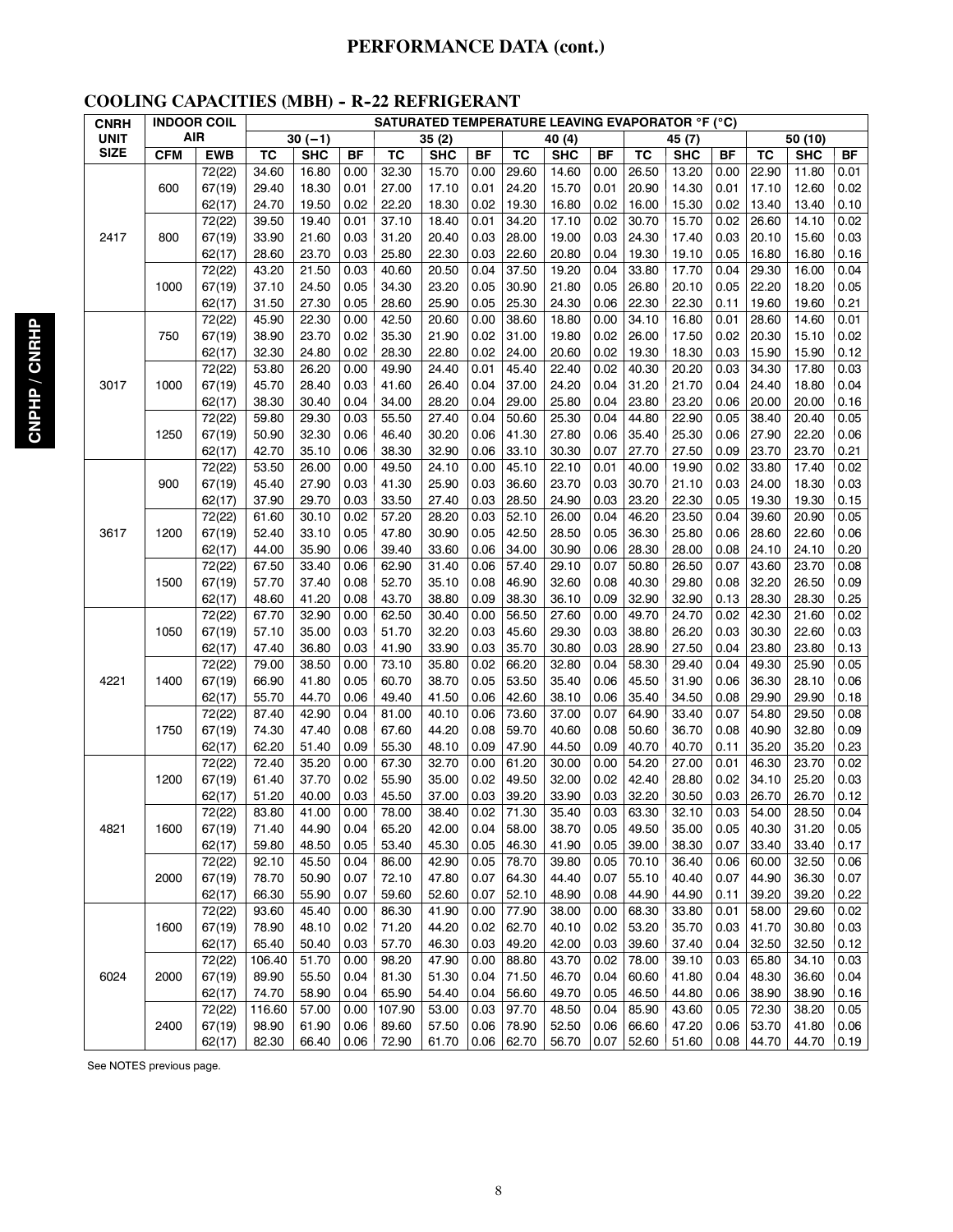# **PERFORMANCE DATA (cont.)**

|  | <b>COIL STATIC PRESSURE DROP (in. w.c.) PURON® AND R-22 REFRIGERANTS</b> |  |  |  |  |
|--|--------------------------------------------------------------------------|--|--|--|--|
|  |                                                                          |  |  |  |  |

| <b>UNIT</b> | <b>Standard CFM</b><br>  1500   1600   1700   1800   1900   2000 |     |     |     |                                                                                 |     |  |                |       |                       |                                 |  |                                                                                           |  |  |  |           |  |
|-------------|------------------------------------------------------------------|-----|-----|-----|---------------------------------------------------------------------------------|-----|--|----------------|-------|-----------------------|---------------------------------|--|-------------------------------------------------------------------------------------------|--|--|--|-----------|--|
| <b>SIZE</b> | 400                                                              | 500 | 600 | 700 | 800                                                                             | 900 |  | 1000 1100 1200 |       | 1300                  | 1400                            |  |                                                                                           |  |  |  | 2100 2200 |  |
|             |                                                                  |     |     |     |                                                                                 |     |  |                |       | Dry                   |                                 |  |                                                                                           |  |  |  |           |  |
| 2417        |                                                                  |     |     |     | $0.048$ 0.068 0.090 0.112 0.140 0.170 0.203                                     |     |  |                |       |                       |                                 |  |                                                                                           |  |  |  |           |  |
|             |                                                                  |     |     |     |                                                                                 |     |  |                |       | Wet                   |                                 |  |                                                                                           |  |  |  |           |  |
|             |                                                                  |     |     |     | $0.064$   0.091   0.122   0.150   0.188   0.224   0.263                         |     |  |                |       |                       |                                 |  |                                                                                           |  |  |  |           |  |
|             |                                                                  |     |     |     |                                                                                 |     |  |                |       | Dry                   |                                 |  |                                                                                           |  |  |  |           |  |
| 3017        |                                                                  |     |     |     | $0.042$ 0.060 0.080 0.102 0.128 0.157 0.188 0.222 0.259                         |     |  |                |       |                       |                                 |  |                                                                                           |  |  |  |           |  |
|             |                                                                  |     |     |     |                                                                                 |     |  |                |       | Wet                   |                                 |  |                                                                                           |  |  |  |           |  |
|             |                                                                  |     |     |     | $0.055$ 0.076 0.104 0.127 0.158 0.190 0.225 0.266                               |     |  |                | 0.309 |                       |                                 |  |                                                                                           |  |  |  |           |  |
|             | Dry<br>$0.031$ 0.046 0.063 0.083 0.105 0.130 0.156 0.193 0.230   |     |     |     |                                                                                 |     |  |                |       |                       |                                 |  |                                                                                           |  |  |  |           |  |
| 3117        |                                                                  |     |     |     |                                                                                 |     |  |                |       |                       |                                 |  |                                                                                           |  |  |  |           |  |
|             |                                                                  |     |     |     |                                                                                 |     |  |                |       | Wet                   |                                 |  |                                                                                           |  |  |  |           |  |
|             |                                                                  |     |     |     | $0.039$ 0.056 0.075 0.097 0.121 0.149 0.179 0.212 0.249                         |     |  |                |       |                       |                                 |  |                                                                                           |  |  |  |           |  |
|             |                                                                  |     |     |     |                                                                                 |     |  |                |       | Dry                   |                                 |  |                                                                                           |  |  |  |           |  |
| 3617        |                                                                  |     |     |     | $0.043$ 0.061 0.082 0.103 0.128 0.157 0.189 0.221                               |     |  |                |       | 0.259   0.299   0.341 |                                 |  |                                                                                           |  |  |  |           |  |
|             |                                                                  |     |     |     |                                                                                 |     |  |                |       | Wet                   |                                 |  |                                                                                           |  |  |  |           |  |
|             |                                                                  |     |     |     | 0.056 0.079 0.107 0.133 0.166 0.200 0.236 0.276 0.315 0.361 0.413               |     |  |                |       |                       |                                 |  |                                                                                           |  |  |  |           |  |
|             |                                                                  |     |     |     | $0.030$ 0.041 0.054 0.066 0.082 0.099 0.118 0.137 0.158 0.180 0.205 0.231 0.259 |     |  |                |       | Dry                   |                                 |  |                                                                                           |  |  |  |           |  |
| 4221        |                                                                  |     |     |     |                                                                                 |     |  |                |       | Wet                   |                                 |  |                                                                                           |  |  |  |           |  |
|             |                                                                  |     |     |     | $0.043$ 0.059 0.078 0.101 0.126 0.153 0.181 0.207                               |     |  |                |       |                       | $0.234$ 0.260 0.288 0.319 0.354 |  |                                                                                           |  |  |  |           |  |
|             |                                                                  |     |     |     |                                                                                 |     |  |                |       | Dry                   |                                 |  |                                                                                           |  |  |  |           |  |
|             |                                                                  |     |     |     | $0.040$ 0.052 0.066 0.081 0.098 0.117                                           |     |  |                |       |                       | $0.137$ 0.156 0.183 0.205 0.233 |  |                                                                                           |  |  |  |           |  |
| 4321        |                                                                  |     |     |     |                                                                                 |     |  |                |       | Wet                   |                                 |  |                                                                                           |  |  |  |           |  |
|             |                                                                  |     |     |     | 0.049 0.062 0.079 0.096 0.114 0.138 0.162 0.189 0.216 0.239                     |     |  |                |       |                       |                                 |  | 0.27                                                                                      |  |  |  |           |  |
|             |                                                                  |     |     |     |                                                                                 |     |  |                |       | Dry                   |                                 |  |                                                                                           |  |  |  |           |  |
|             |                                                                  |     |     |     | 0.047 0.060 0.075 0.092 0.110 0.130 0.152 0.176 0.204 0.230 0.256 0.284 0.318   |     |  |                |       |                       |                                 |  |                                                                                           |  |  |  |           |  |
| 4821        |                                                                  |     |     |     |                                                                                 |     |  |                |       | Wet                   |                                 |  |                                                                                           |  |  |  |           |  |
|             |                                                                  |     |     |     | 0.053 0.067 0.085 0.104 0.125 0.147 0.172 0.200 0.228 0.259 0.292 0.327 0.365   |     |  |                |       |                       |                                 |  |                                                                                           |  |  |  |           |  |
|             |                                                                  |     |     |     |                                                                                 |     |  |                |       | Dry                   |                                 |  |                                                                                           |  |  |  |           |  |
| 6024        |                                                                  |     |     |     |                                                                                 |     |  |                |       |                       |                                 |  | 0.062 0.073 0.084 0.097 0.111 0.126 0.138 0.154 0.172 0.190 0.210 0.228 0.251 0.273 0.293 |  |  |  |           |  |
|             |                                                                  |     |     |     |                                                                                 |     |  |                |       | Wet                   |                                 |  |                                                                                           |  |  |  |           |  |
|             |                                                                  |     |     |     |                                                                                 |     |  |                |       |                       |                                 |  | 0.082 0.096 0.112 0.129 0.145 0.163 0.171 0.191 0.212 0.235 0.258 0.263 0.310 0.336 0.366 |  |  |  |           |  |
|             |                                                                  |     |     |     |                                                                                 |     |  |                |       | Dry                   |                                 |  |                                                                                           |  |  |  |           |  |
| 6124        |                                                                  |     |     |     |                                                                                 |     |  |                |       |                       |                                 |  | 0.196 0.216 0.238 0.259 0.286 0.312 0.336 0.363 0.390                                     |  |  |  |           |  |
|             |                                                                  |     |     |     |                                                                                 |     |  |                |       | Wet                   |                                 |  |                                                                                           |  |  |  |           |  |
|             |                                                                  |     |     |     |                                                                                 |     |  |                |       |                       |                                 |  | $0.208$ $0.233$ $0.259$ $0.281$ $0.307$ $0.339$ $0.368$ $0.400$ $0.431$                   |  |  |  |           |  |